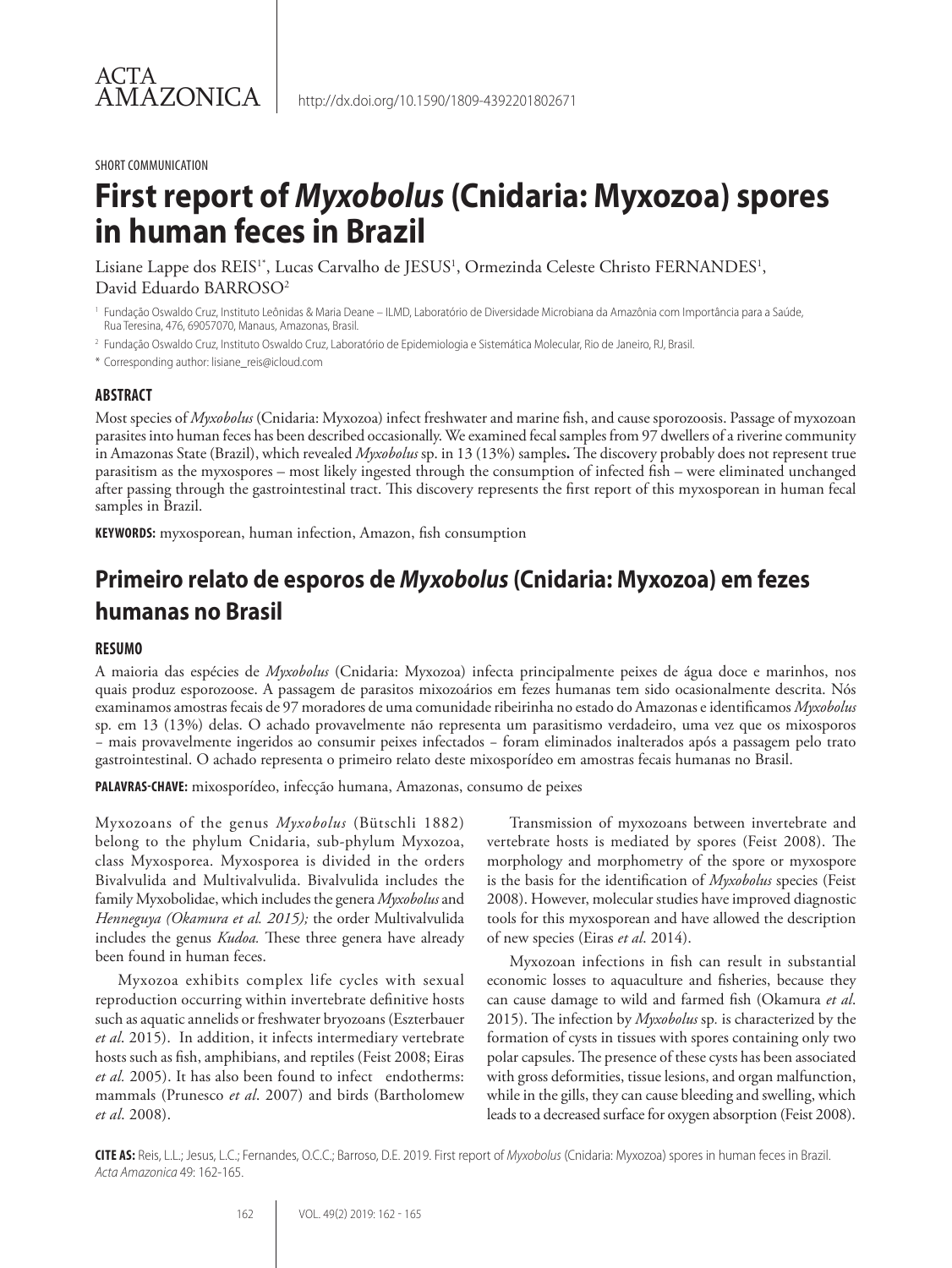Myxospores of Myxozoa have been incidentally found in human fecal samples, which were collected to investigate soil-transmitted helminthiases or intestinal diseases caused by protozoa of medical importance (Bradbury *et al*. 2015; McClelland *et al*. 1997). The presence of myxospores in human feces has been associated with ingestion of contaminated food or undercooked fish (Kawai *et al*. 2012). Infections in humans are considered accidental and without association with clinical manifestations (Bradbury *et al*. 2015; McClelland *et al*. 1997; Boreham *et al*. 1998). Although association of the parasite with gastrointestinal disorders has been reported (Moncada *et al*. 2001; Kawai *et al*. 2012), a causal relation with myxospores could not be established due to the concomitant presence of other enteric pathogens (Hessen and Zamzame 2004).

ACTA

AMAZONICA

The parasite has been recorded in several Brazilian states (Adriano and Oliveira 2018), including the northern region (Amazonas and Pará states), which belongs to the Amazon region. *Myxobolus* was identified in the gills of *Semaprochilodus insignis,* known in Brazil as jaraqui (Eiras *et al*. 2005), in the blood of tambaqui, *Colossoma macropomum* (Maciel *et al*. 2011), in the subcutaneous tissue of pacu, *Metynnis argenteus* (Casal *et al*. 2006), in the skin and gills of pirarara, *Phractocephalus hemioliopterus* (Naldoni *et al*. 2018), in the gills of dourada, *Brachyplatystoma rousseauxii* (Zatti *et al*. 2018), and in ornamental fish endemic to the Amazon basin (Mathews *et al*. 2016). However, *Myxobolus* sp*.* had never been reported in human feces in Brazil.

In October − November 2015, we carried out a field survey to evaluate the prevalence of intestinal parasites in inhabitants of a rural community in the state of Amazonas, in the Brazilian Amazon. The riverine community of Limão (03°11'0.99"S, 60°20'35.89"W) is located in the municipality of Iranduba, at 52 km from the capital city of Manaus (Figure 1), on the shores of Limão Lake, near the Ariaú River. The climate is characterized by a rainy season, when annual flooding occurs, and a dry season. The study was approved by the Ethics Committee (CEUA) of Universidade Federal do Amazonas (protocol 41067414.6.0000.5020).

Fecal samples from 97 asymptomatic dwellers were collected in transport boxes and sent to the laboratory for analysis on the same day of delivery. The Hoffman concentration method was used for the parasitological analysis (Hoffman *et al*. 1934). In 13 (13%) of the 97 samples, the parasitological examination of fecal samples resulted in the detection of Myxozoan spores, which were identified, based on their morphology and morphometry, as *Myxobolus* sp*.* (Figure 2). All samples presenting myxospores were from adults (22 to 71 years old) living in nine of the forty houses visited. Of these nine houses, three had 2 or 3 residents with positive samples  $(n = 7)$ .



**Figure 1.** Location of the study site (Limão community) where *Myxobolus* sp*.* was recorded in human fecal samples (municipality of Iranduba, Amazonas state, Brazil). This figure is in color in the electronic version.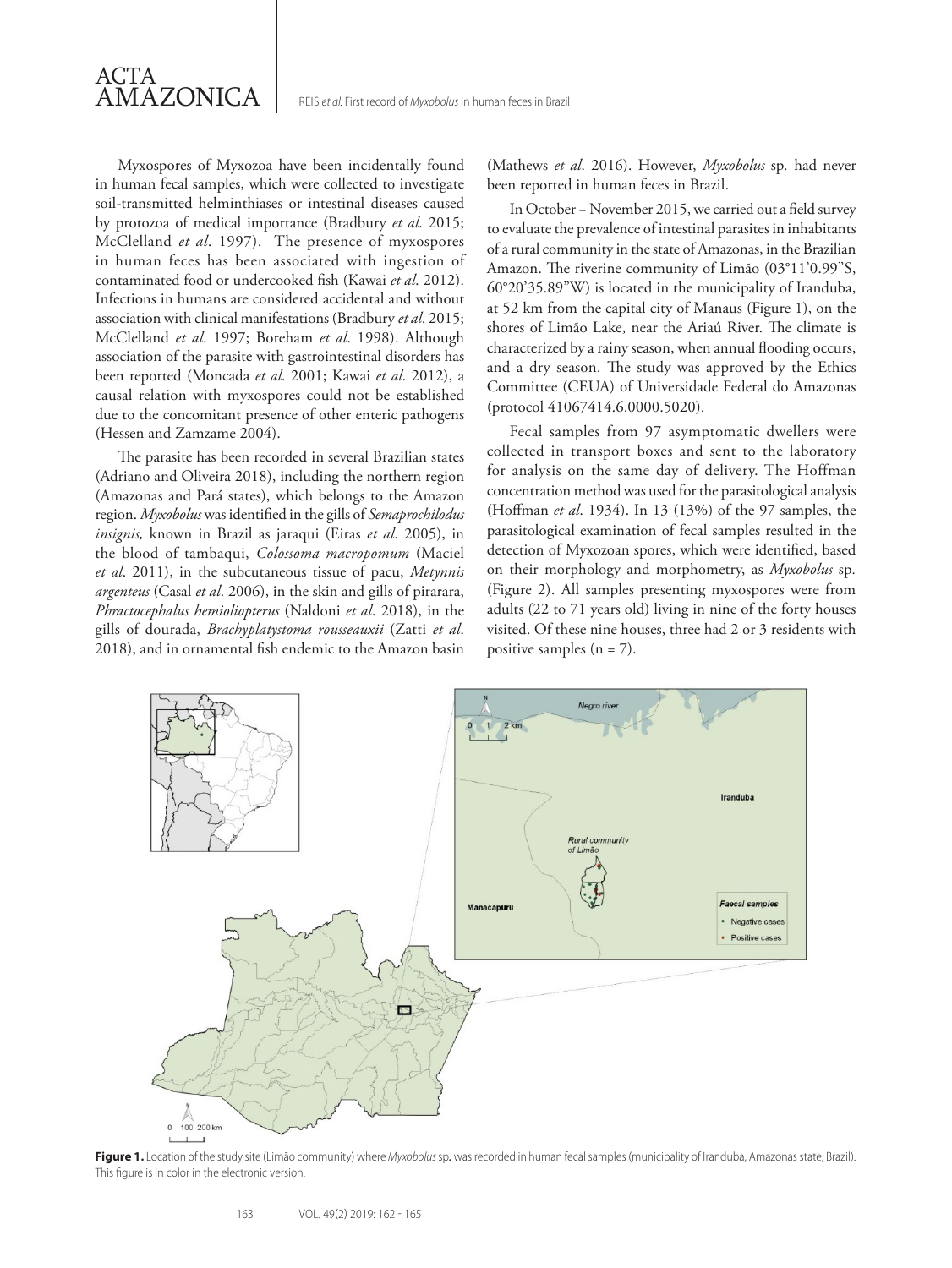The myxospores were micro-photographed using a digital system (SynopticsTM, Cambridge, UK) coupled to an optical microscope (Leica DMTM1000, Frankfurt, Germany). The program Auto Montage 4.0 was used to obtain the final images. The spores of *Myxobolus* sp. were pyriform in shape and exhibited thick walls (Figure 2), were bilaterally symmetric, had one suture, and two polar capsules on each finer side of the central axis of the structure. Fresh spores (n  $= 13$ ) were 10 to 15 μm in length and 7.5 to 10 μm in width (average size, 12.7 μm by 8.1 μm); the polar capsules were 3.7 μm in length and 2.5 μm in width.

In the Amazonas state, some studies have reported the occurrence of *Myxobolus* species infecting freshwater fish from farmed and natural environments, including *Semaprochilodus insignis* (jaraqui) (Eiras *et al*. 2005) and *Corydoras melini* (coridora) (Mathews *et al*. 2016). Consumption of fish in this state is very high, and is the main source of protein, particularly for people living in rural areas and in riverine communities (Lopes *et al*. 2016). Therefore, we assume that the spores identified in human feces were probably acquired through the consumption of infected fish and passed intact through the human digestive tract. Thus, the parasite probably did not establish an infection in humans that was able to cause disease.

However, *Myxobolus* was identified as the probable cause of diarrhea in an immunocompromised patient (Moncada *et al*. 2001). Another Myxozoa, *Kudoa septempunctata*, was responsible for outbreaks of food poisoning in Japan, caused by the consumption of raw fish (Kawai *et al*. 2012), and its sporoplasms may invade human epithelial cells (Ohnishi *et al*. 2013), though evidence of its pathogenicity is still weak (Chung and Bae 2017). Consuming raw, undercooked,



**Figure 2.** Microscopic image of a fresh spore of *Myxobolus* sp. in a human fecal sample from Limão community (Iranduba, Amazonas, Brazil): 1- suture; 2 - polar capsules; 3 - sporoplasm.

or smoked fish can also transmit other parasites such as *Diphyllobothrium latum*, a cestode that causes dipyllobothriasis in humans (Emmel *et al*. 2006). Parasitic nematodes of fishes also can infect humans (Eiras *et al*. 2016).

We must also consider that the presence of myxospores may lead to erroneous diagnoses in pathology laboratories that examine human stools due to possible confounding interpretations with other structures (McClelland *et al*. 1997), or even leading to concerns of a new, previously unidentified protozoan species infecting humans rather than an artefact caused by the passage of fish parasitic spores.

At present, there is no evidence that the myxosporean life cycle involves a human host, and no stages of the parasite development besides the spores have been detected in humans (Hallet *et al*. 2015). Nevertheless, it is important to consider the possibility of myxosporean spores being passed into human feces while analyzing and diagnosing intestinal parasites, as well as detecting any change in the biology or ecology of myxosporidia involving human populations.

## **ACKNOWLEDGMENTS**

We thank the Fundação de Amparo à Pesquisa do Estado do Amazonas − FAPEAM (protocol # 22407UNI500.23909042014) for financial support, and Fernanda R. Fonseca, from the Centro de Suporte à Pesquisa, Instituto Leônidas & Maria Deane – Fiocruz Amazônia, for the digital map.

### **REFERENCES**

- Adriano, E.A.; Oliveira, O.M.P. 2018. Myxosporea in Catálogo Taxonômico da Fauna do Brasil. PNUD. (http://fauna.jbrj. gov.br/fauna/faunadobrasil/152799). Accessed on 18 Sep 2018.
- Bartholomew, J.L.; Atkinson, S.D.; Hallett, S.L.; Lowenstine, L.J.; Garner, M.M.; Gardiner, C.H. 2008. Myxozoan parasitism in waterfowl. *International Journal of Parasitology*, 38: 1199–1207.
- Boreham, R.E.; Hendrick, S.; O'Donoghue, P. J.; Stenzel, D. J. 1998. Incidental finding of *Myxobolus* spores (Protozoa: Myxozoa) in stool samples from patients with gastrointestinal symptoms. *Journal of Clinical Microbiology*, 36: 3728–3730.
- Bradbury, R.S.; Barbé, B.; Jacobs, J.; Jallow, A.T.; Camara, K.C.; Colley, M. *et al.* 2015. Enteric pathogens of food sellers in rural Gambia with incidental finding of *Myxobolus* species (Protozoa: Myxozoa). *Transactions of the Royal Society of Tropical Medicine and Hygiene*, 109: 334–339.
- Casal, G.; Matos, E.; Azevedo, C. 2006. A new myxozoan parasite from the Amazonian fish Metynnis argenteus (Teleostei, Characidae): light and electron microscope observations. *Journal of Parasitology*, 92: 817–821.
- Chung, Y.; Bae, J. 2017. Is there evidence that *Kudoa septempunctata* can cause an outbreak of acute food poisoning? *Epidemiology and Health*, 39:1–3.
- Eiras, J.C. 2005. An overview on the myxosporean parasites in amphibians and reptiles. *Acta Parasitologica*, 50: 267–75.